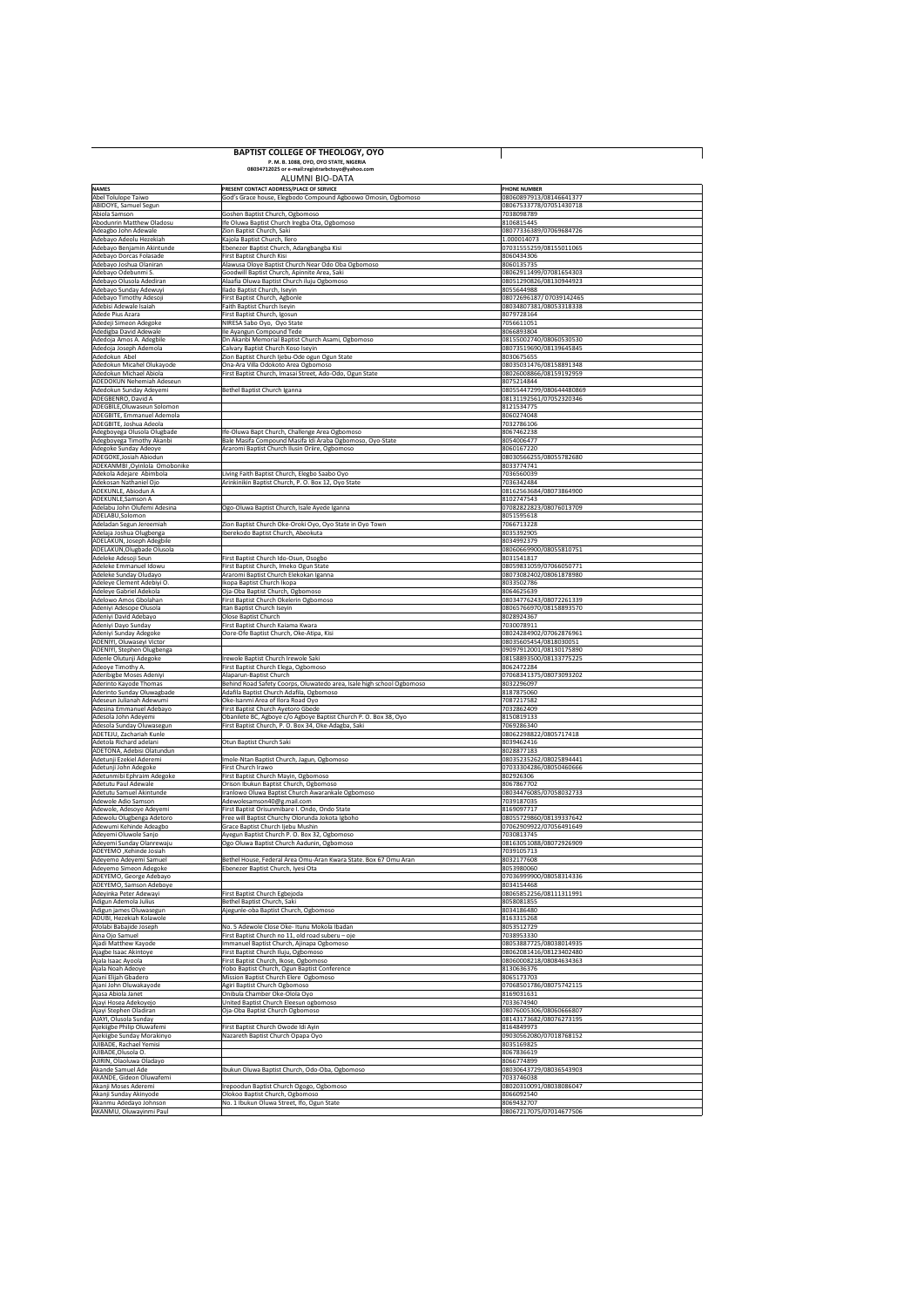|                                                               | Mount Zion Baptist Church, P. O. Box 71 Sango Eruwa                                                                    | 8066097557                                         |
|---------------------------------------------------------------|------------------------------------------------------------------------------------------------------------------------|----------------------------------------------------|
| AKANO, Abiodun Ebenezer                                       |                                                                                                                        | 7065955840                                         |
| Akingbade Samuel Olugbade<br>AKINLOWO, Johnson Akinyemi       | Ijeru Baptist Church Alaropo- Nla, Ogbomoso                                                                            | 8066307558<br>07064958951/09052939664              |
| Akinola Theophilus olatunji                                   | Okegboho Baptist Church Okegboho, Igboho                                                                               | 08056808051/08138625165                            |
| AKINOLA, Sunday Oyebamiji                                     |                                                                                                                        | 7010356275                                         |
| AKINTAYO, Florence Oluwatoyin                                 |                                                                                                                        | 8034937669                                         |
| <b>AKINWUMI, Olatunde Peter</b><br><b>Akiode Niyi Gabriel</b> | First Baptist Church Igbusi Ilepa, Ifo, Ogun State                                                                     | 8037282326<br>8062964097                           |
| Alabede Emmanuel                                              | Behind Deeper Life Bible Church Gwaria Kaiama Kwara State, F.B.C. Gwara                                                | 7038795899                                         |
| Alabi Kayode Paul                                             | The Glad Tiding Baptist Church, Ogbomoso                                                                               | 08053686730/08108019246                            |
| ALABI, Olusegun Joseph<br><b>ALABI, Micheal Oyesola</b>       |                                                                                                                        | 8062364740<br>7030198431                           |
| Alagbe Olayemi Matthew                                        | Arowomole Baptist Church, P. O. Box 42, Ijeru Ogbomoso                                                                 | 8061178165                                         |
| ALAGBE, Adetokunbo, Amos                                      |                                                                                                                        | 07031959994/08130584839                            |
| ALAGBE, Isaiah Oluyemi                                        |                                                                                                                        | 08060246437/08025992946                            |
| Alamu Joel Adebowale<br>Alawonde David Adediran               | First Baptist Church Olode-elelu<br>First Baptist Church Oin - Ogbomoso                                                | 08035366795/08158891460<br>8034955446              |
| Alawoode Jeremiah Taiwo                                       | Ogo Oluwa Baptist Church Idofin Ilero                                                                                  | 08081679998/08065820340                            |
| AMAO, Cornelius Olatoye                                       |                                                                                                                        | 8056806571                                         |
| Amole Michael Babatunde                                       | <b>Faith Baptist Church</b>                                                                                            | 8038058605                                         |
| AMOLE, Kayode Amos<br>AMOO, Paul Adebayo                      |                                                                                                                        | 08064425982/08027533775<br>8032189756              |
| Amos Olusola Peter                                            | Apata Baptist Church, Behind Adifasi High School, Apata Ibadan                                                         | 8033019550                                         |
| <b>Amos Paul Olusegun</b>                                     | First Baptist Church, Elebekebe, Ogbomoso                                                                              | 7086336054                                         |
| Aremu David Olarewaju                                         | C/o Emmanuel Baptist Church Ondo Road Ile-Ife, Osun State                                                              | 8035256610                                         |
| Areo Jeremiah Ola<br><b>Areo Timothy Oluwagbemileye</b>       | First Baptist Church Otte Ogbomoso<br>Arowomole-Peere Baptist Church, Ogbomoso                                         | 8056432485<br>7068994196                           |
| Ashamu Debo Thomas                                            | Ayetoro Maya Baptist Church Ogbomoso                                                                                   | 7037746340                                         |
| ASINWA, Adebayo Ajani                                         |                                                                                                                        | 8055125566                                         |
| Atanda Joseph Ayorinde                                        | God Mercy Baptist Church Apaake, Ogbomoso                                                                              |                                                    |
| Atinuke Hezekiah Ademola                                      | Union Baptist Chruch Meseole, Area, Okeho                                                                              | 08039189263/08158891117                            |
| Awodiran Samson Kehinde<br>Awofala Gideon A.S                 | Ibara-Orile Baptist Church Abeokuta<br>Victory Baptist Church P.O.Box 7910 wuse fct                                    | 08062969585/081264717<br>8034832645                |
| Awotoye Timothy Otunola                                       | First Baptist Church Ahoro Dada                                                                                        | 8035290031                                         |
| Awotunde Joshua Oyebamiji                                     | First Baptist Church Idiko-ile Ifedapo                                                                                 | 8075110252                                         |
| Awujoola Timothy Adetunji<br>Ayanbanji Noah Taiwo Oladele     | Immanuel Baptist Church, Ado-Awaye<br>Shiloh Baptist Church, Oloko                                                     | 7089026329<br>8024563033                           |
| <b>AYANKOSO, Peter Olatunji</b>                               |                                                                                                                        | 08032901769/08155216296                            |
| AYANO, Isaac                                                  |                                                                                                                        | 8061243764                                         |
| Ayantoye Elisha Dapo                                          | Olorunsogo Baptist Church Ofeegun,                                                                                     | 08074513763/08069699520                            |
| Ayinde Ezekiel Olawale                                        | N. T. A. Ogbomoso                                                                                                      | 8137354569<br>8057613092                           |
| Ayinde Paul Olusanjo<br>Ayoola Jacob Adewale                  | Aba-Oba Baptist Church, Ogbomoso<br>Beulah Baptist Church, Isale Ikia Iganna                                           | 07057711440/07069012906                            |
| Ayoola Sunday Tewogbola                                       | Second Baptist Church, Irawo                                                                                           | 08068743965/08077487712                            |
| <b>AYOOLA, Solomon</b>                                        |                                                                                                                        | 7067490886                                         |
| Ayorinde Matthew Ayowole<br>Babalola Moses Olatunji           | Irawo Owode Baptist Church Irawo Owode<br>Dominion Baptist Church Ogbomoso                                             | 07069527861/08123997854<br>08030780773/07035050686 |
| Babalola Sunday Bolaji                                        | <b>Emmanuel Baptist Church Igboho</b>                                                                                  | 8089294645                                         |
| <b>BABALOLA, Monday Kayode</b>                                |                                                                                                                        | 08079091966/09032615690                            |
| Babatunde Lawrence Ademola                                    | c/o First Bapt-ist Church, P.O. Box 107, Ago-Are                                                                       | 08073510875/08063747372                            |
| Babayemi Samson Ayoola<br><b>BABAYEMI, Abiodun Samuel</b>     | First Baptist Church Jolapamo, Ogbomoso                                                                                | 8060660998<br>7032624547                           |
| <b>Balogun David</b>                                          |                                                                                                                        | 8039268552                                         |
| Bamidele Abel Ayandele                                        | First Baptist Church, Okiki                                                                                            | 07036357964/08077726259                            |
| <b>Bamidele Amos Olugbenga</b>                                | Faith Baptist Church, Ijebu-Ode                                                                                        | 08030544800/08159291987                            |
| Bamikole Julianah Olufunke<br>Clement, Akaangee Aloysius      | Cornerstone Baptist Church Odo-Eran, Oyo                                                                               | 8103274571<br>8068257337                           |
| DADA, Enoch Olayinka                                          |                                                                                                                        | 07063501434/07081973732                            |
| Dada, Taiwo Akinwumi                                          | C/o Alaafia Oluwa Baptist Church Oladele Phase II, Akilapa Lay out Ibadan                                              | 08168309114/08102277172                            |
| DANIEL Adebayo James                                          |                                                                                                                        | 08067271960/08055036009                            |
| Dauda Nuhu Akwayah<br>Diekola Bolatito Romoke                 | HanyarRai Baptist Church Mahrute Niger State Mashegu LCG<br>Araromi Mosan Baptist Church Ile Titun, Ogbomoso           | 8092182714<br>0706885894/08063520646               |
| Egbedeyi Lydia Opeyemi                                        | Itesiwaju Association Iganna                                                                                           | 8078679401                                         |
| Eje Ewule Moses                                               | <b>Globa Missions Board NBC</b>                                                                                        | 08039171132/08081795355                            |
|                                                               |                                                                                                                        | 8066259885                                         |
| ELEGBEDE, Olukayode Ayinde                                    | First Baptist Church, Itedo-Irunda Isanlu                                                                              | 08079286366/08162089331                            |
| Eletta James Afolayan                                         |                                                                                                                        |                                                    |
| Emmanuel Oluwaseye Akinbojoye                                 | First Olukotun Baptist Church, P. O. Box 39, Iwo Osun State                                                            | 706562796                                          |
| Fadiji Sunday Olukunle<br>Fadunmola Sunday Simeon             | C/o Melete Baptist Church P. O. Box 3704 Mapo, Ibadan, Oyo State<br>Fadunmolasunday89@gmail.com                        | 08083296283/08056676138<br>08022977663/07063387156 |
| Fakunle Joshua Oladeje                                        | First Baptist Church Alaropo Nla                                                                                       | 7035465994                                         |
| Fakunle Kayode Johnson                                        | Olorunda Olosan Baptist Church, Ogbomoso                                                                               | 08031339541/08100551862                            |
| Falohun Johnson Oludele                                       | Isale Igbagbo Baptist Church Ayetoro-Oke                                                                               | 08077324177/07030360621                            |
| Farayola Jacob Olatunji<br>Fehintola John Adegoke             | Araromi Baptist Church Komu<br>Olorunsogo Baptist Church Ilaro                                                         | 7060971707<br>08159992925/08165886478              |
| Funmilola Oyebanke Fadeyi                                     | fadeyifunmilola@gmail.com                                                                                              | 8060242213                                         |
| Gbemisola Adebayo Gbenga Abel                                 | Ope-Oluwa Baptist Church, Isemi-ile Okeho                                                                              | 08086395969/08072466276                            |
| Ibikunle Amos Olabisi<br>Ibikunle Ezekiel Oyediran            | Oore-Ofe Baptist Chiruch Oke-Ola Imeko Ogun State<br>Biro Okiki Baptist Church, Ogbomoso                               | 08079610349/08135627824<br>08066494970/08123231285 |
| Ibirogba David Adedokun                                       | Rapture Baptist Church, Ogbomoso                                                                                       | 08073575335/08033653531                            |
| Idowu Mary Adenike                                            | Agboye Baptist Church-Agboye Compound-Oyo, Oyo State                                                                   | 7068117454                                         |
| Idowu Julius Adedayo                                          | First Baptist Church Owode-Ipapo                                                                                       | 08059744879/08086371374                            |
| Idowu Moses Adedokun<br><b>Idowu Taiwo Michael</b>            | <b>First Baptist Church Ogbooro</b><br>New Covenant Baptist Church Molipa, Ijebu-Ode, Ogun State                       | 08059780945/08165059383                            |
| Igbosanya Grace Olubunmi                                      | Restoration Baptist Church, Ilepa, Ifo Local Government                                                                | 08033971830/08159193008<br>08078423294/08169167693 |
| <b>Ilutade Adebayo Matthew</b>                                | Iroyin Ayo Nla Baptist Church Koomi Road Surulere Saki                                                                 | 07086845934/08158893482                            |
| Ipadeola James Olaniyi                                        | c/o Ilodo Baptist Church Iseyin                                                                                        | 07033339815/08050637125                            |
| Iroko Stephen 'Femi<br>Isaac Adedayo Adetona                  | Ayekale Baptist Church, Saki<br>The Christ Light Baptist Church Ojodu Lagos                                            | 08030673188/08059782429<br>8062747644              |
| Ishola Kehinde Olayiwola                                      | Ogo Oluwa Baptist Church, Iya-Saki                                                                                     | 8074877359                                         |
| Israel Oluwaseun Ojo                                          | Ojoisrael65@gmail.com                                                                                                  | 8059157641                                         |
| Iyanda John Adetunji                                          | First Baptist Church Ijado                                                                                             | 8060701326                                         |
| John Okasi Shaibu<br>Johnson OLaitan Adeleke                  | Emmanuel Baptist Church P. O. Box 138, Idah Kogi State<br>Ona Igbala Baptist Church, Ogbomoso P. O. Box 523, Ogbomoso  | 08062191529/07055012843<br>8065008550              |
| Joseph Adekunle Adeyemi                                       | First Baptist Church Lokoja                                                                                            | 08052727143/07036914379                            |
| Kapelaye Samuel 'Bayo                                         |                                                                                                                        | 7066428154                                         |
| Kolajo Gabreal Olugbenga                                      | <b>First Baptist Church Ilero</b>                                                                                      | 8081771214                                         |
| Kolawole Abayomi Aduralere                                    | No. 8 Oremeji Close Aregbe Saw-mill moniya Ibadan                                                                      | 07036440365/08161373645<br>7030536121              |
| Kolawole Opeyemi<br>Korede Matthew Oladejo                    | Aloba Lawoyin Baptist Church Ilora Oyo State<br>No. 19 Balogun Street Abudu Iyana Ilogbo Ogun State                    | 08024391651/08146458401                            |
| KULOOGUN, Felix Oluwasanmi                                    |                                                                                                                        | 08060200346/08186090485                            |
| Majaro Olubayo Emmanuel                                       | No 16 Majaro Street Irepodun, Kajorepo off Iwo RD Ojoo Eper. RD Ibadan                                                 | 8033903035                                         |
| Maradesa Ezekiel 'Ghenga                                      | First Baptist Church Orita Saki<br><b>First Church Alakuko Tede</b>                                                    | 08158890738/08061250698<br>7031806153              |
| Mayowa Taiwo Olayiwola<br>Michael Olabode Amos                | Olamike4life@gmail.com                                                                                                 | 8075439217                                         |
| Mojere Joseph Olusola                                         | Ife Kristi Baptist Church Bode, Okeho                                                                                  | 08075331567/08025759931                            |
| Morakinyo Ezekiel Aderemi                                     | Salem Baptist Church Ago-Are                                                                                           | 08059381804/08062983696                            |
| Mrs. Adedeji Victoria Olatorera                               | First Baptist Church, Igboho                                                                                           | 8074935536                                         |
| Mrs. Atilola A. A.<br>Mrs. Ogundare Grace Oluwayomi           | First Baptist Church P. O. Box 10, Isale Igbagbo Tede<br>Olivet Baptist Church, P. O. Box 32 Olorunsogo Area, Ogbomoso | 7066193177<br>8160580071                           |
| Mrs. Olajide Rachael Olatundun                                | Imole-Oluwa BC. Moniya Ibadan                                                                                          | 7059595729                                         |
| Mrs. Ruth Adike Akintayo                                      | Raakintayo@yahoo.com                                                                                                   | 8033683752                                         |
| Mufutau Afeez Adekunle                                        | Union Baptist Church Olomore, Abeokuta                                                                                 | 8166092627                                         |
| Newman Joseph kunle<br>Odedara Samson Adejare                 | Ona-Ara Baptist Church, Orita Challenge-Ibadan<br><b>Surulere Baptist Church</b>                                       | 8069348833<br>08067861234/08159291944              |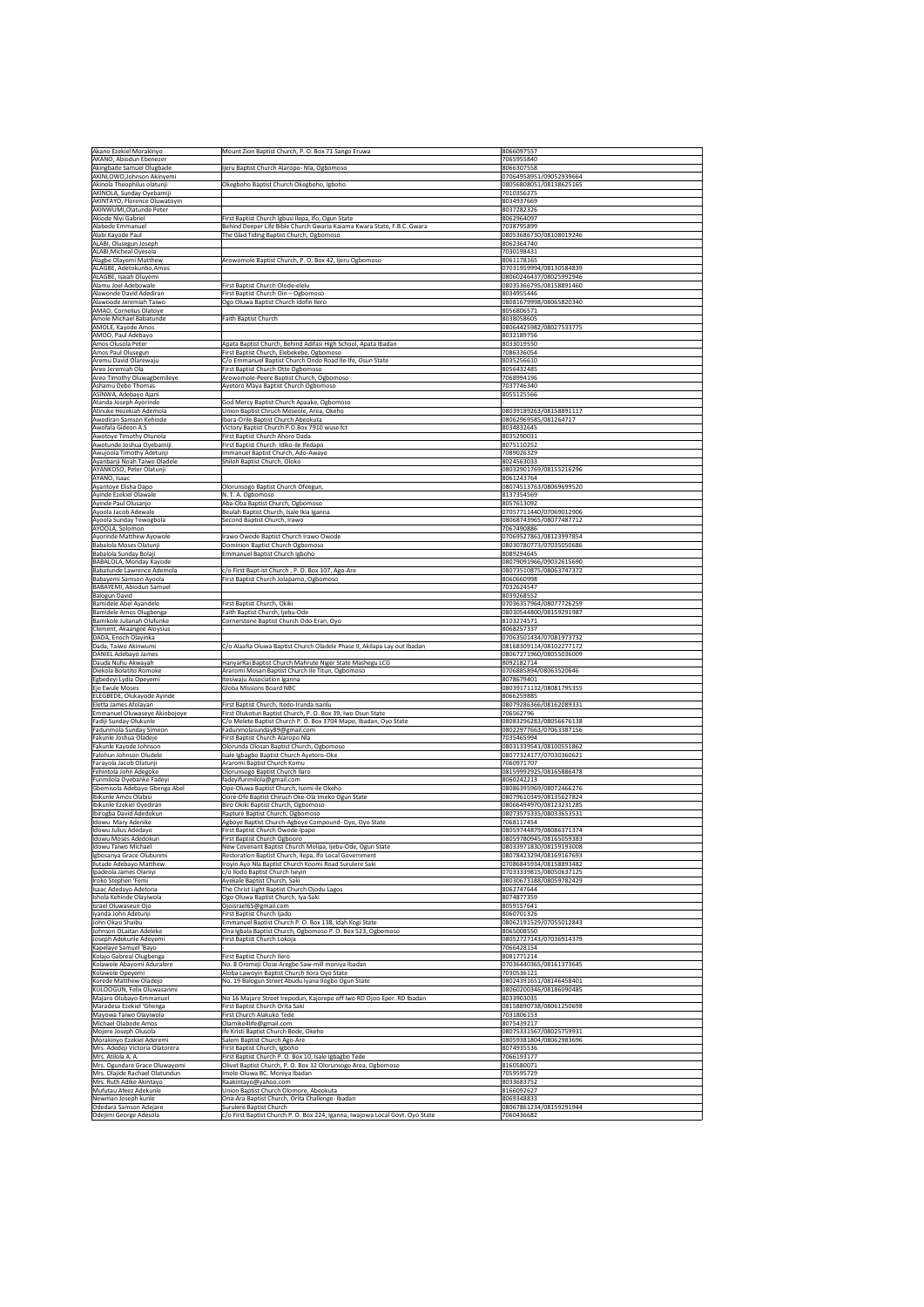| Odenibi Jacob Oluwa Segun Funso                            | Ogo-Oluwa Baptist Church Oke-Ibukun Igbope                                                                      | 08052965141/07061369371                            |
|------------------------------------------------------------|-----------------------------------------------------------------------------------------------------------------|----------------------------------------------------|
| Odeniran DavidGold Oluwasesan                              | Ebenezer Baptist Church Ago-Are                                                                                 | 08059845969/08137045340                            |
| ODEYALE, Bayo Adetunji                                     |                                                                                                                 | 8123851255                                         |
| <b>ODEYALE, Bayo Adetunji</b>                              |                                                                                                                 | 8123851255                                         |
| Odeyemi Oluwafemi Israel                                   | No 12, Moses Kilani Street, Ifo, Ogun State                                                                     | 8038441483                                         |
| ODOJE, Joel Oluwafemi                                      |                                                                                                                 | 08062413047/07053698387                            |
| Ogundapo David Ojo                                         | <b>First Aptist Church Okelerin</b>                                                                             | 8052281097                                         |
| OGUNDARE, Seyi Williams                                    |                                                                                                                 | 07034507797/07059525561                            |
| Ogundeji Zaccheaus Olumuyiwa<br>Ogundipe Oladunni Oyediran | Ogo-Oluwa Baptist Church Iwere Ile<br>No3 Ayoni ewupe Sango Otta Ogun State                                     | 08070868580/07086681811<br>07033362910/08156765680 |
| Ogunjumo David Osuolale                                    | First Baptist Church Arogbo, Ogbomoso                                                                           | 7038883498                                         |
| Ogunlade Eyitayo Olusegun                                  | Ogunnena Compound Niress Sabo, Oyo, Oyo State                                                                   | 8035666445                                         |
| OGUNLADE, David Olusanjo                                   |                                                                                                                 | 8065236757                                         |
| Ogunlana Samuel Bolaji                                     | New Zion Baptist Church, Ataye Road Sango Saki                                                                  | 08077228351/08086018621                            |
| Ogunleke Olusegun Zacchaeus                                | Emilolorun Baptist Church Osimago, Ogbomoso                                                                     | 7084800669                                         |
| OGUNMOLA, John Oluwaseun                                   |                                                                                                                 | 9037225974                                         |
| Ogunniyi Mathew Olatunde                                   | Temidire First Baptist Church, Komu                                                                             | 08071909697/08075730227                            |
| Ogunronbi Kehinde Akintunde                                | Ife-Oluwa Baptist Church Ota, Ogun State                                                                        | 8028267268                                         |
| Ogunsina Moses Oyelami                                     | First Baptist Church Iroo, Ogbomoso                                                                             | 7032911252                                         |
| OGUNTONA,Femi William                                      |                                                                                                                 | 08074223854/07066823344                            |
| Oguntunde Juliana Folasade                                 | Orison-Iye Baptist Church Idi-ede, Odo-Oba Ogbomoso                                                             | 8109342730                                         |
| <b>OGUNWALE, Seun Samson</b>                               |                                                                                                                 | 07030738077/08143323091                            |
| OGUNYODE, Segun Moses                                      |                                                                                                                 | 07062202158/08127421300                            |
| Oyelowo Michael Sunday<br>OJEBODE, Paul Ademola            | Beulahi Baptist Church, Sooro Bonni Igboho                                                                      | 08054821347/08106298338<br>8034283459              |
| OJEBODE, Paul Ademola                                      |                                                                                                                 | 8034283459                                         |
| OJEDELE, Lanre Sunday                                      |                                                                                                                 | 08037279694/07030303397                            |
| Ojediran James Ademola                                     | First Baptist Church, Ayetoro - Oke                                                                             | 08053589336/08126432368                            |
| Ojelabi Oluwatoyin Opeyemi                                 |                                                                                                                 | 8059398679                                         |
| Ojelade Benson Bisi                                        |                                                                                                                 | 8070533558                                         |
| Ojelade Moses Adebayo                                      | Ayetoro Elesun Baptist Church                                                                                   | 07084032536/07035895104                            |
| Ojeniyi Samuel Olusoji                                     | Olorunda Baptist Church Iganna                                                                                  | 08060119843/07059661358                            |
| Ojerinde Ellijah Oluwaseun                                 | seunoyerinde@g.mail                                                                                             | 8072241328                                         |
| OJETUNDE, Matthew Olugbenga                                |                                                                                                                 | 08074483364/08162379266                            |
| OJEWALE, Isaiah Ademola                                    |                                                                                                                 | 7060465393                                         |
| Ojewole Sunday Yomi                                        | Opp. Aremu's house Oke Oroki Oyo                                                                                | 8132279670                                         |
| Ojo Oluyinka                                               | Hephzibah Baptist Church, Kajola Moniya Ibadan                                                                  | 8032282842                                         |
| Ojo Gabriel Adedeji<br>Ojo Olusola Silas                   |                                                                                                                 | 8068479639<br>8169501461                           |
| Ojoawo Michael Taiwo                                       | Solape44@gmail.com<br>Temidire First Baptist Church Komu                                                        | 7065364250                                         |
| Okanlawon Julius Olayiwola                                 | c/o F.A.B.C Isale – Tapa, Saki Oyo Stae                                                                         | 8026409776                                         |
| Oke Paul Ayodele                                           | Glorious Baptist Church Afobeji Ota                                                                             | 8034552153                                         |
| Okediya Emmanuel Adeyinka                                  | Glory Land Baptist Church Awe/Oloke-Oke-Boda Resident Awe                                                       | 8030789776                                         |
| Okeleye Adewale Samson                                     | Idi-Ito Baptist Church Oyo, Oyo State Nigeria                                                                   | 07057966299/08161517297                            |
| Okesola Samson Adewale                                     | Redeemer's Baptist Church, Ayedaade Area Ogbomoso                                                               | 8034785196                                         |
| Okewale Amos Oyediran                                      | First Baptist Church Araromi-Ejigbo P. O. Box 266 Ejigbo-Osun                                                   | 8057886152                                         |
| Okewoke Emmanuel Akinyemi                                  | Alaafia Oluwa Baptist Church Aronpe/Lapelu, Ogbomoso                                                            | 08034918920/08052015121                            |
| Okewumi Joseph 'Wole                                       | Omokulu's Compound Oke-Are, Ilero, Kajola Local Govt. Okeho                                                     | 7067333096                                         |
| Okewumi Stephen Olumide                                    | Praise Baptist Church, Off Odeyemi Street, Liberty Road, Ibadan                                                 | 8075724493                                         |
| Okunlola Sunday Oladele Samuel                             | Jagunna Baptist Church                                                                                          | 07033611195/08151813258                            |
| Okunola Ayodeji Olusegun                                   | Behind 57 Bernakn Gramm. School, Araromi, Oyo                                                                   | 8035736074                                         |
| <b>OKUNOYE, Romoke Yemisi</b>                              |                                                                                                                 | 8035614724                                         |
| Olabisi Femi Olatunde                                      | Christ Heritage Baptist Church Ogbomoso                                                                         | 08034317483/08073645464                            |
| OLABODE, Solomon Oladele                                   |                                                                                                                 | 8059533895                                         |
| Oladayo Tunde Adegboye                                     | Aanu Oluwa House, Orelope Oke-Osuru, Ogbomoso                                                                   | 07064271562/08082629776                            |
| Oladeji Gideon Oyeremi                                     | First Baptist Church, Alagbede                                                                                  | 08067886506/08059401204<br>7057323137              |
| Oladeji Samson Bolaji<br>Oladeji Solomon Olutayo           | Zion Baptist Church Saki No. 85 Estate<br>c/o Ilupeju Baptist Church, P. O. Box 269, Sanngo - Eruwa - Oyo State | 8168576873                                         |
|                                                            |                                                                                                                 |                                                    |
|                                                            |                                                                                                                 |                                                    |
| OLADEJI, Bolarinwa Samuel                                  |                                                                                                                 | 8028948396                                         |
| Oladejo Olugbenga Oyebamiji                                | Saakin Compound Isale Oyo, Oyo                                                                                  | 7060626722<br>8038266514                           |
| Oladejo Thoma Alada<br>Oladejo Thomas Adegboyega           | Opete Baptist Church Opete, Ogbomoso<br>Ayegun Keji Baptist Church                                              | 08053404595/08181504093                            |
| Oladele Amos Oladeji                                       | First Baptist Church, Ile-Abu Oloye, Ogbomoso                                                                   | 8058398616                                         |
| Oladele Philip Olawale                                     | Oreyun, Compound Abolupe Area Isale Oyo                                                                         | 8168143508                                         |
| OLAGOKE, Rebecca Olapeju                                   |                                                                                                                 | 8068146815                                         |
| OLAGOKE, Rebecca Olapeju                                   |                                                                                                                 | 8068146815                                         |
| Olakunle Sunday Oluwafisayo                                | First Baptist Church oke-Aafin Iganna                                                                           | 08062304259/08158891403                            |
| <b>Olalekan Matthew Ojefayo</b>                            | Palapala's compound Ilora, P.O. Box 14, Church Street, Abojupa area, Ilora, Oyo-State. Nigeria.                 | 8077079477                                         |
| Olalekan Michael Kolawole                                  | Estate Baptist Church, Olorunda Area, Okeho                                                                     | 08077324131/07039894289                            |
| Olaleke Olusola Daniel                                     | First Baptist Church Asangbomole Ogbomoso                                                                       | 08052804505/08136487285                            |
| OLALERE, Francis Kayode                                    |                                                                                                                 | 08057337387/08069350079                            |
| OLALERE, Francis Kayode                                    |                                                                                                                 | 08057337387/08069350079                            |
| OLALERE, Matthew Bolaji<br>OLALERE, Matthew Bolaji         |                                                                                                                 | 08032815228/08059522363<br>08032815228/08059522363 |
| Olaleye Moses Oluremi                                      | First Baptist Church lasokun Ogbomoso                                                                           | 08162435264/08032666274                            |
| Olaleye Zaccheaus Olayeni                                  | Grace Baptist Church, P. O. Box 6 Igboho                                                                        | 8087290963                                         |
| Olaleye, Adegbola Jacob                                    | Ile Bara Okonu, Ogunbado's Comp. Ogbomoso, Oyo State                                                            | 8039536473                                         |
| Olamoyegun Oladele Johnson                                 | Nazareth Baptsit Church kere Alakia, Ogbomoso                                                                   | 08067144763/08120758905                            |
| Olanipekun Taiwo Samuel                                    | Ireti Ogo Baptist Church Ofiki                                                                                  | 08076215072/08136896348                            |
| <b>OLANIYAN, Timothy Ayinla</b>                            |                                                                                                                 | 08055362983/08106254860                            |
| Olaniyi Isaiah Oyetunji                                    | Ayarunbo Baptist Church Ogbomoso                                                                                | 7068514048                                         |
| Olanrewaju Gabriel Ola                                     | First Baptist Church, Sepeteri                                                                                  | 08059791749/07033242063                            |
| OLANREWAJU, Adedapo Samuel<br>OLATEJU, John Olafimihan     |                                                                                                                 | 08080229730/08105943876<br>7014935892              |
| Olatunji Mary Modupeola                                    | Eleruwa Baptist Church Ogbomoso                                                                                 | 7039402462                                         |
| Olatunji Micheal Oluwole                                   | Eleruwa Baptist Church ogbomoso                                                                                 | 8034866388                                         |
| Olatunji Olusegun Caleb                                    | Orison-Iye Baptist Church Alasapa, Ogbomoso                                                                     | 8062196001                                         |
| Olatunji Solomon Olalere                                   | Salem Baptist Church GAA Masifa Area, Ogbomoso                                                                  | 07065478749/08073123054                            |
| OLATUNJI, Caleb Olusegun                                   |                                                                                                                 | 8062196001                                         |
| Olawale Francis Okunlola                                   | c/o New Era Baptist Church, Ogbomoso                                                                            | 08030455688/07067835099                            |
| <b>Olawale Gabriel Olatunde</b>                            | First Baptist Church Olorunda Ogbomoso                                                                          | 08060085729/07057900713                            |
| <b>OLAWOYIN, Matthew Olayemi</b>                           |                                                                                                                 | 0806675630/07087600550                             |
| Olawuwo Adewale Ayofe                                      | P.O. Box 15, Ika, Ejigbo, Osun State, Nigeria                                                                   | 08164089426/+22505501715                           |
| OLAWUWO, Zaccahaeus Iyiola                                 |                                                                                                                 | 08033255311/08076048899                            |
| Olawuyi John Olayiwola                                     | First Baptist Church, Ilaji-Ile                                                                                 | 8074472882                                         |
| Olayinka Moses Oladele                                     | New Era Baptist Church, Gloryland                                                                               | 8033744858                                         |
| Olayiwola Samuel olakunle<br>OLAYIWOLA, Olusola Dunni      | Immanuel Baptist Church Tudi via iganna                                                                         | 08057525031/08062889705<br>8062481594              |
| Olayode Samuel Adebayo                                     | Oluwole Baptist Church Iseyin                                                                                   | 08034346731/08059734543                            |
| Ologunde Isaiah Olushina                                   |                                                                                                                 | 8069452525                                         |
| OLOJEDE, Matthew Adebayo                                   |                                                                                                                 | 8062085110                                         |
| Olopade Sunday O. Stephen                                  | First Baptist Church, Igbope                                                                                    | 08074405388/07039028171                            |
| OLORODE, Adewale Kayode                                    |                                                                                                                 | 07035178316/08054555459                            |
| Olowozion Stephen Ayodele                                  | First Baptist Church Adabeji behind I. A. R. & T moor plantation, Arata Road Ibadan                             | 8075635886                                         |
| Oloyede Oluwasegun Bukola                                  | The Glad Tidings Baptist Church, Ogbomoso                                                                       | 08054605273/08038714101                            |
| OLOYEDE, Kayode Peter                                      |                                                                                                                 | 8055674746                                         |
| Olumide Abiodun Okeyode                                    | No. 65 Bolorunduro Community                                                                                    | 8033577396                                         |
| Olunloye Abel Aderemi                                      | Itasa Baptist Church Itasa                                                                                      | 8021221204                                         |
| Oluwafemi Matthew Oyadeyi                                  | Goshen Baptist Church Ita-Egbe Ogun-State                                                                       | 08167749026/08079878673                            |
| Oluwaleke Peter Oyelola                                    | Olorunsogo Baptist Church Owode Yewa Ogun State                                                                 | 08055186524/08109990968                            |
| Oluwole Albert Ayobami<br>Omifenwa Victor Olukunle         | Peculiar Baptist Church Abeokuta                                                                                | 08037904032/08159992672<br>8069516338              |
|                                                            | First Baptist Church Owode Yewa South                                                                           | 7031818362                                         |
| <b>Omoteye Moses Oladeji</b><br>Omotosho Michael Ademola   | Ogo Oluwa Baptist Church, Iya-Oje, Ogbomoso<br>Ibarapa Baptist Church Aregba Abeokuta                           | 8034702152                                         |
| <b>Omotunde Moses Olawale</b>                              |                                                                                                                 | 7053491854                                         |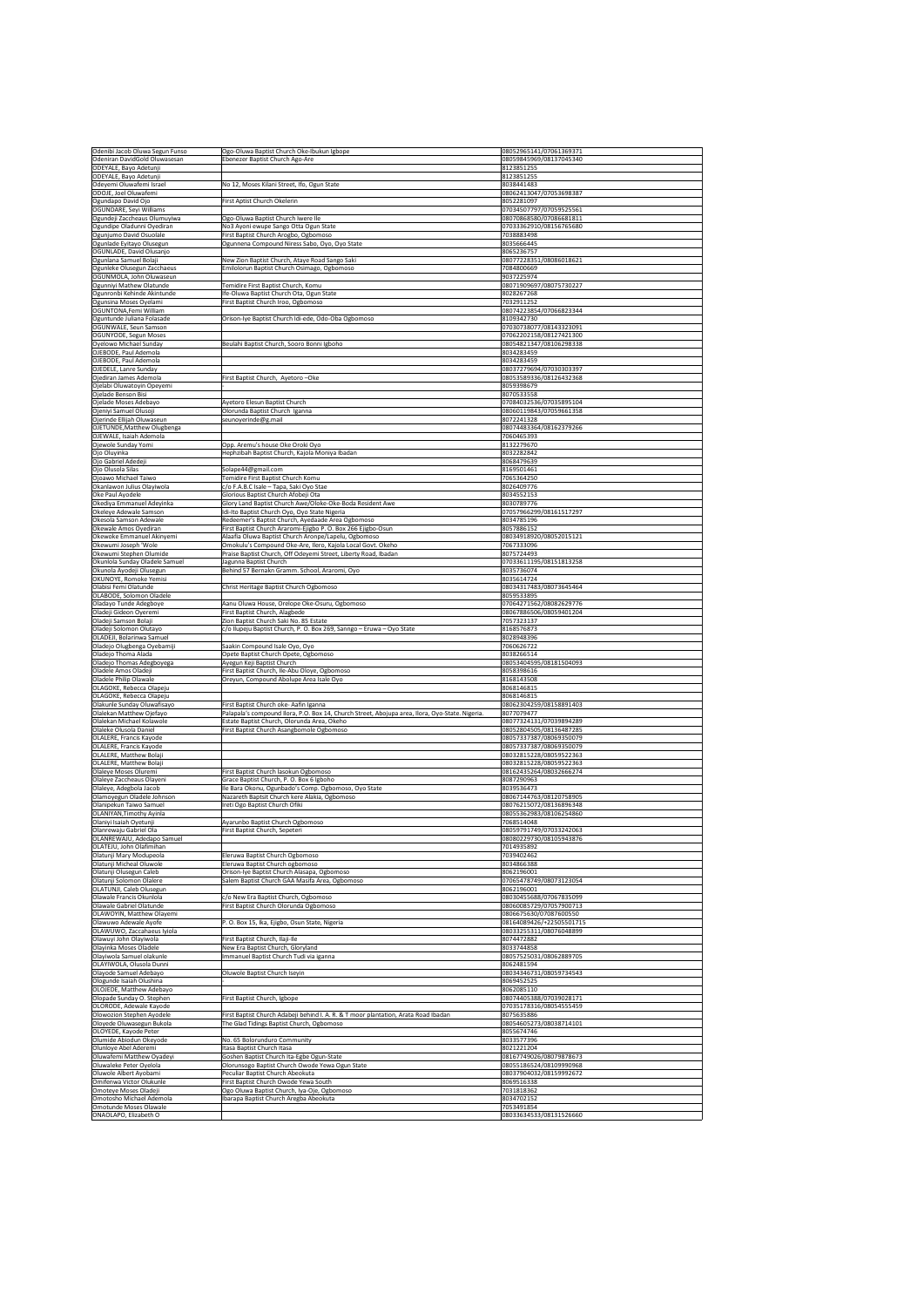|                                                         | God's Image Baptist Church Iganna Oyo State                                                                               | 08077286310/08164002475                            |
|---------------------------------------------------------|---------------------------------------------------------------------------------------------------------------------------|----------------------------------------------------|
| Onifade Emmanuel Aderemi<br>Onikunola Abiodun Adeseun   | First Baptist Church, Ibapon Adindi, Ogbomoso<br>Fapote Baptist Church, Ogbomoso Area                                     | 08037692410/07068457685<br>8062061924              |
| Onipede Oyewale Femi                                    | No. 6 Amolegbe, Ilorin                                                                                                    | 8036217005                                         |
| Opakunle Abel Oyediran<br>OPAKUNLE, John Olusola        | Atanda Baptist Church Ilora                                                                                               | 8035339776<br>7034410837                           |
| <b>OPARINDE, Matthew Oluniyi</b>                        |                                                                                                                           | 0803958384/07058243465                             |
| Oparinu Segun Oluwaseun<br>Orodiran John Adeleke        | Oyebode Compound, Ekosin Osun State<br>Abundant Life Baptist Church Joke-Omosin Ogbomoso                                  | 8067363341<br>8034411913                           |
| <b>OSHONIYI, Timilehin Eunice</b>                       |                                                                                                                           | 7038314854                                         |
| OSUNDARA, Samson Kolawole<br>Owolabi Joshua Akintunde   | Alaafia Oluwa Baptist Church, Okeho                                                                                       | 08075777328/07038705416<br>08052963088/08068900339 |
| Oyaleke Ayodele                                         | Idi Oro Baptist Church Ogbomoso                                                                                           | 8069748742                                         |
| OYASOLA, Alfred Olukoya                                 |                                                                                                                           | 8130697622                                         |
| Oyeboade Sunday Adesina<br>Oyedele Samuel Oladokun      | Ogo-Oluwa Baptist Church Isia Okeho<br>Oyewusi's Compound Ogbomoso                                                        | 7064338536<br>8064950515                           |
| Oyedemi Timothy Taiwo                                   | Ife-Oluwa Baptist Church, Ago-Are                                                                                         | 08057319420/07032299083                            |
| Oyediran Emmanuel Oyewole<br>Oyedokun Hezekiah Funso    | Haruna/Esulokun Street Sangotedo Lagos<br>Baara Dananu Compound, Arowomole, Ogbomoso, Oyo State                           | 8060270667<br>8068552066                           |
| <b>OYEDOKUN, Comfort Adepemi</b>                        |                                                                                                                           | 7033322782                                         |
| OYEKUNLE, John<br>Oyelade Tootola zacheaus              | First Baptist Church Ajaawa                                                                                               | 7038634075<br>7036517848                           |
| Oyelakin Oludare Temitope                               | Oore-Ofe Baptist Church Kisi                                                                                              | 08060177447/08189359269                            |
| Oyelami, A. Oladeji                                     | Fountain of Peace Baptist Church Oyo, Oyo State Nigeria<br>Alaafia Oluwa Baptist Church Gambari, Ogbomoso                 | 8034358843                                         |
| Oyelaran Philip Oyedele<br>OYELEKAN ,Josiah Idowu       |                                                                                                                           | 08039194477/07055681228<br>8034260182              |
| Oyelowo Amos Adesola                                    | First Baptist Church Biiro Arugboro Ogbomoso                                                                              | 8134044318                                         |
| Oyeniran Dominic Sunday O.<br>Oyeniyi Sunday Adeniyi    | Gbagura Baptist Church Abeokuta<br>Zion Baptist Church Osogbo                                                             | 8067183148<br>7037400328                           |
| Oyetola Sunday Adegbemiga                               | Egbejoda Baptist Church Ogbomoso                                                                                          | 07033260641/08158353718                            |
| Oyetunji James Bola Olajire<br> OYEWALE, Oloyede Sunday | Oke Agora Baptist Church, Sepeteri                                                                                        | 08059782321/08034696823<br>080386875/08053848163   |
| Oyewale Peter Oyegoke                                   | Lagbedu's Compound Ogbomoso                                                                                               | 08062084215/08085275369                            |
| OYEWO, Jide Peter                                       |                                                                                                                           | 8072867115                                         |
| Oyewole Oyeleye Adedokun<br>Oyewole Sunday Oyewumi      | c/o Philadelphia Baptist Church Ogbomoso<br>No. 9 Omotunwase's Compound, Ogbaagba, Ola-Oluwa Local Government, Osun State | 8036128330<br>8032245642                           |
| Oyewusi Gabriel Olalere                                 | Oore-Ofe Baptist Church Iseyin                                                                                            | 8038477776                                         |
| Oyewusi Paul Akinwumi<br>Oyinlola Moses Gbolahan        | First Baptist Church Oko-Ile, Ogbomoso<br>Mount Zion Baptist Church Idi-Mango Adigbe Abeokuta                             | 08134770993/08022509230<br>8053776357              |
| Pastor . J. F. Odejinmi                                 | Golden Rule Baptist Church                                                                                                | 8065203362                                         |
| Pastor Adebisis Olurogba                                | Aperin Baptist Church, Ibadan                                                                                             | 8066773403                                         |
| Pastor Adedokun T.<br>Pastor Adegbola J. S.             | Zion Baptist Church ljebu Ode<br>First Baptist Chruch Fowowa J4, Ijebu                                                    | 8030675655<br>8104427535                           |
| Pastor Ademola O.A.                                     | <b>Christ Baptist Church Ilora</b>                                                                                        | 7033295855                                         |
| Pastor Adeniyin Gbenga<br>Pastor Adepoju J. A.          | First Baptist Church Koko<br>First Baptist Church Obamu, Ogbomoso                                                         | 7067555790<br>8034935405                           |
| Pastor Adewole Adegbanke                                | Oluyole Metropolitan Baptist Church Ibad.                                                                                 | 8138388164                                         |
| Pastor Adeyemo Joel<br>Pastor Adeyemo Simeon            | First Baptist Church Ikire-Ile<br>Ebenezer Baptist Church, Iyesi Ota                                                      | 7062840060<br>8038531363                           |
| Pastor Asa Theophilus                                   | <b>Glory Baptist Church Ijagbo</b>                                                                                        | 8079052175                                         |
| Pastor Awotola Emmanuel                                 | First Baptist Church Oguro, Ejigbo                                                                                        | 8067316982                                         |
| Pastor E. O. Olalekan<br>Pastor Ezekiel Ayanwola        | First Baptist Church Idi Ako<br>Faith Baptist Church, Mowe                                                                | 7087159514<br>8052434246                           |
| Pastor G. K. Afolabi                                    | Zion Baptist Church Oyo                                                                                                   | 8032072206                                         |
| Pastor Grace Igbosanya<br>Pastor J. A. Adeyemo          | <b>Central Baptist Church Lagos</b><br>First Baptist Church Ajah                                                          | 8078423294<br>8057712031                           |
| Pastor J. A. Aderinto                                   | Zion Baptist Church                                                                                                       | 8067282041                                         |
| Pastor J. D. P Julius                                   | Bethesda Baptist Church                                                                                                   | 8030461298                                         |
| Pastor J. O. Alabi<br>Pastor J. O. Oguntunji            | Ona-Igbala Baptist Church, Ilorin<br>Oja Koso Baptist Church Oyo                                                          | 8059525717<br>7066237719                           |
| Pastor J. Ola Adeola                                    | Providence Baptist Church                                                                                                 | 8054141299                                         |
| Pastor James<br>Pastor Kehinde Amole                    | Faith Baptist Church Edo<br>Alaafia Oluwa Baptist Church Ago-Iwoye                                                        | 8150819314                                         |
| Pastor Mathew Adeyemo                                   | First Baptist Church Ijagbo                                                                                               | 7034422366                                         |
| Pastor Morakinyo A. A.<br>Pastor Noah Ojo               | Union Baptist Church Ogbomoso                                                                                             | 8153540554<br>7030793428                           |
|                                                         | Estate Baptist Church, Ibadan                                                                                             | 8075829449                                         |
| Pastor Odedele A. A.                                    |                                                                                                                           |                                                    |
| Pastor Ojoawo Taiwo                                     | Temidire Baptist Church Koomu                                                                                             | 7065364250                                         |
| Pastor Oladejo Janet<br>Pastor Oladosu M. O.            | First Baptist Church Idikan<br>New Glory Baptist Church, Oyo                                                              | 8059611823<br>8035243807                           |
| Pastor Olamoyegun J. O.                                 |                                                                                                                           |                                                    |
| Pastor Olatunji Solomon<br>Pastor Olusola Olayemi Peter | <b>Shalem Baptist Church Ogbomoso</b><br><b>Grace Baptist Church Abeokuta</b>                                             | 7065478749<br>8060658910                           |
| Pastor Oyeleso J. O.                                    | First Baptist Church oregun, Lagos                                                                                        | 8076359277                                         |
| Pastor P. A. Ajibesin                                   | Rev. Adejumobi Baptist Church                                                                                             | 8056091625                                         |
| Pastor Philibusm Maiyango<br>Pastor Remi Ojeniran       | Bishara Baptist Church Ibadan<br>Zion Baptist Church Oroki                                                                | 8064091569<br>8054354842                           |
| Pastor S. O. Alamu                                      | Zion Baptist Church Ilorin                                                                                                | 7081369318                                         |
| Pastor S. O. Ogundele<br>Pastor S. O. Ojeniyi           | Gateway Baptist Church, Oyo<br>Olorunda Baptist Church Iganna                                                             | 8059849270<br>8060119843                           |
| Pastor S. O. Oladele                                    | <b>Shalom Baptist Church</b>                                                                                              | 8027825448                                         |
| Pastor Samson Akande<br>Pastor Samson Sabi              | V. P. M.<br>First Baptist Church Kanu                                                                                     | 8081600127                                         |
| Pastor Solomon Ogunbunmi                                | Jordan Baptist Church, Oyo                                                                                                | 8029628507                                         |
| Pastor T. E. O. Olasupo<br>Pastor Toyosi Dorcas         |                                                                                                                           | 8074485977                                         |
| Paul Adeniran Adekojo                                   | Lekewogbe Oke-Aro Baptist Church Surulere LG, Iresaadu, Ogbomoso, Oyo State                                               | 8088586966                                         |
| Popoola Joseph Oluwole                                  | Ibukun-Oluwa Baptist Church, Ilua                                                                                         | 07033834540/07086895078                            |
| Popoola Paul Olusola<br>Pst. Oyeleru Olalekan           | Okedeji Baptist Church Ilora - Oyo, Oyo State<br>Ayooluwa Baptist Church Akinmorin                                        | 8064627268<br>8065457066                           |
| Rev. Falodun J.A.                                       | Emanuel Baptist Church Ola                                                                                                | 8039200123                                         |
| Rev. Ojewola O.O.<br>Rev. (Mrs.) Beyioku Victoria O.    | Union Baptist Church Agbado Lagos<br>Oja-Oba Baptist Church, Ogbomosho, Oyo State                                         | 8023300128<br>08131091887                          |
| Rev. (Mrs.) Malomo Grace I.                             | First Baptist Church, Adabeji, Moor Plantaion, Ibadan                                                                     | 08033919606/09025000905                            |
| Rev. A. A. Adeyemo                                      | N. C. B.; C. Oja Odan                                                                                                     | 7036917719                                         |
| Rev. A. A. Ajala<br>Rev. A. I. Oyedepo                  | Farm Settlement Baptist Church<br>Solid Rock Baptist Church Ibadan                                                        | 8053447330<br>8033608499                           |
| Rev. Adebayo Jeremiah O.                                | Jubilee Life Baptist Church, Basorun, Ibadan, Oyo State                                                                   | 08038007377                                        |
| Rev. Adebayo Olubunmi A.<br>Rev. Adebisi M. O.          | Goodwill Baptist Church, Box 112, Saki, Oyo State                                                                         | 08062348082/07081654303<br>7039321336              |
| Rev. Adedeji Z. A.                                      | Ajelawa Baptist Church Obada<br>Calvary Baptist Church Ilora                                                              | 8039176080                                         |
| Rev. Adegboye Oladayo B.                                | Oore-Ofe Baptist Church, Idi-Iroko, Iwo, Osun State                                                                       | 08106467852/08055752125                            |
| Rev. Adegoke Josiah A.<br>Rev. Adeniyi Victor O.        | First Baptst Church, Sabo, Owode Yewa, Ogun State<br>The Strong Tower Intercessory Divine Service, Isokun, Oyo            | 08030565235/08055782680<br>08033605454/08180300051 |
| Rev. Aderemilekun J. A.                                 | Zion Baptist Church Orile Oshodi, Lagos                                                                                   | 8033782954                                         |
| Rev. Aderibigbe A. Adesoji<br>Rev. Adesina Taiwo Samson | Ifeoluwa Baptist Church Moniya, Ibadan                                                                                    | 8056148879<br>08167135548                          |
| Rev. Adesola Johnson O.                                 | First Baptist Church, Olodo, Abeokuta, Ogun State<br>Victory Baptist Church, Sogbamu str. Agosi, Ifo, Ogun                | 07068873526/08150819170                            |
| Rev. Adesope K. A.                                      | El-Shadai Baptist Church Lagos                                                                                            | 8028735851                                         |
| Rev. Adeyemi Joseph A.<br>Rev. Adeyemo G. S.            | Ogo-Oluwa Baptist Church, Odogoyan, Ikorodu Lagos<br>Christ Baptist Church Alimosho, Lagos                                | 08060411251/08023823243<br>8036797596              |
| Rev. Adeyemo John Adebayo                               | New Haven Baptist Church, Ikolaba GRA, Ibadan                                                                             | 08036531499/08058553507                            |
| Rev. Adeyemo John A.<br>Rev. Adisa Oluwaseyi Ajayi      | Victory Baptist Church, 13, Haruna str. Epe Lekki, Lagos<br>Alaafia Oluwa Baptist Church, Akilapa, Apata, Ibadan          | 08057712031/07035122989<br>08079950407/08160033002 |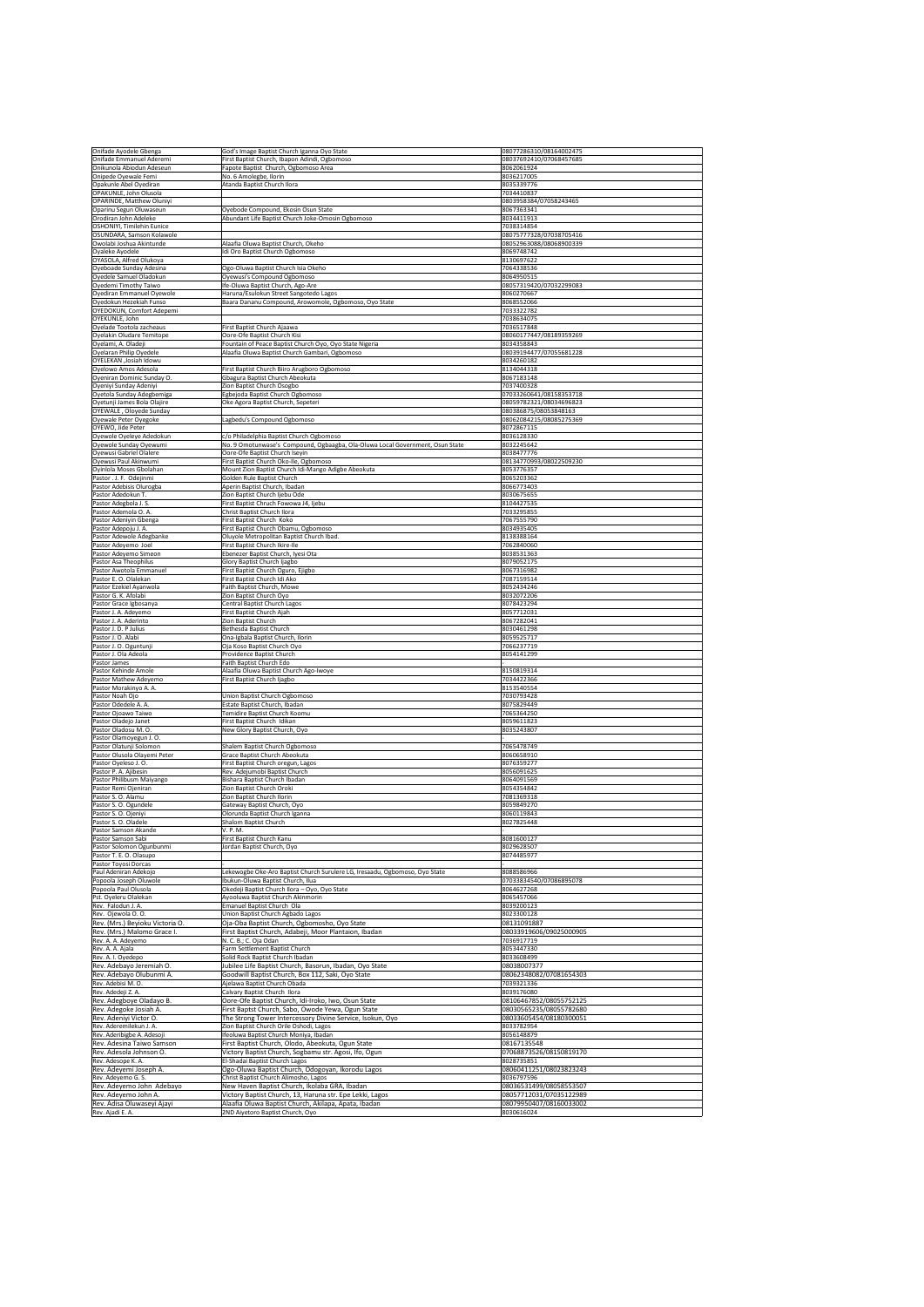| Rev. Ajadi Elijah Adeyemo                                    | 2nd Ayetoro Baptist Church, Along FGGC, Saabo, Oyo.                                                               | 08030616024                                         |
|--------------------------------------------------------------|-------------------------------------------------------------------------------------------------------------------|-----------------------------------------------------|
| Rev. Ajayi Johnson Abolaji<br>Rev. Akinloye Daniel           | Favour Baptist Church, Ijagemo, Lagos State<br>E. B. C. Suleja                                                    | 08034222609<br>8050201971                           |
| Rev. Akintola Samuel Olusanjo                                | First Baptist Church, Obanisunwa, Ajaawa, Oyo State                                                               | 08064298139/07056911852                             |
| Rev. Akinyemi Paul                                           | Ore-Ofe Baptist Church Olunde,                                                                                    | 8058810298<br>08056772215/08062789979               |
| Rev. Alagbe Matthew Ajayi<br>Rev. Asamu Israel Rotimi        | Powerline Baptist Church, Arikuyeri, Iyana Offa, Ibadan<br>Pinnock Memorial Baptist Church, Elepo, Oluwatedo, Oyo | 08075236362/08032450510                             |
| Rev. Awolade Okiki-Jesu S.                                   | Trinity Baptist Church, Oyo road, Ogbomoso                                                                        | 08039155000/08071955415                             |
| Rev. Awolola Jacob Ola                                       | First Baptist Church, Isundunrin, Ejigbo, Osun State                                                              | 08033958368/08051251980                             |
| Rev. Ayansiji Simeon A.<br>Rev. Ayanwola Ezekiel B.          | First Baptist Church, Ita-Oluwo, Ikorodu Lagos<br>Faith Baptist Church, Mowe, Lagos - Ibadan Express.             | 08036955436<br>08162480896/08052434246              |
| Rev. Ayo Oladapo                                             | Shalem Baptist Chruch Akure                                                                                       | 8035608098                                          |
| Rev. Ayoola Joseph Adewale                                   | New Eruwa Baptist Church, P. O. Box 83, Eruwa.                                                                    | 08034751558/08052166163                             |
| Rev. Ayotunde Julius Abiola<br>Rev. B. A. Adegboyega         | F. B. C. Abuja<br>Gladness Baptist Church                                                                         | 8023613618<br>7061943168                            |
| Rev. B. S. Oluwaleye                                         | <b>Triumphant Baptist Church Lagos</b>                                                                            | 8034281308                                          |
| Rev. Babajide Isaac A.                                       | Ebenezer Baptist Church, P. O. Box 25, Alamo, Ilora, Oyo State                                                    | 08160696907/08120464353                             |
| Rev. Bamiwola David Akanbi<br>Rev. Ben Tella                 | Ebenezer Baptist Church, Kwamba, Suleja, Niger State<br>Grace Baptist Chruch Meiran Lagos                         | 08065507605/08055034848<br>8035680077               |
| Rev. C. Olu Oyemomilara                                      | <b>First Baptist Church Alapeere, Lagos</b>                                                                       | 8033229661                                          |
| Rev. D. O. Afolabi                                           | Union Baptist Church, Oyo                                                                                         | 8036730855                                          |
| Rev. D. O. Idowu<br>Rev. D. O. Ojoawo                        | <b>Estate Baptist Church</b><br><b>First Baptist Church Fiditi</b>                                                | 8034719255                                          |
| Rev. D. Ola Ojo                                              | Olorunsogo Baptist Church Oyo                                                                                     | 8055319265                                          |
| Rev. Dada Olayimika Enoch                                    | First Baptist Church, Panada-Oja, Kwara State                                                                     | 07063501434/07081973732                             |
| Rev. Dr. Ajani Gabriel Oluade<br>Rev. Dr. G. o. Adebayo      | First Baptist Church, Igbajo, Osun State.<br>Yaba Baptist Church Lagos                                            | 08167483974/07081363895<br>8033243856               |
| Rev. Dr. J. A. Adeyemo                                       | Ogo-Oluwa Baptist Church Ibadan                                                                                   | 8058553507                                          |
| Rev. Dr. J. A. Oyelade                                       | $\sf{F.~P.~B.~C.~Oyo}$                                                                                            | 8033608639                                          |
| Rev. E. A. Adebayo<br>Rev. E. A. O. Opatola                  | E. B. C. Abeokuta<br>Alaafia Oluwa Baptist Church Lagos                                                           | 803908379<br>7068824022                             |
| Rev. E. A. Salawu                                            | Aloba-Lawoyin Baptist Church Ilora                                                                                | 8035142521                                          |
| Rev. E. O. Olawoore                                          | <b>First Baptist Church Ajebamidele</b>                                                                           | 8038366521                                          |
| Rev. E. O. Oyedeji<br>Rev. Eniola Matthew A.                 | <b>First Baptist Church, Ilora</b><br>Okegboho Baptist Church, Box 9, Igboho, Oyo State.                          | 8038256661<br>08038443602                           |
| REV. Evan. M. A. Adesokan                                    | Imisi-Oluwa Baptist Church, Oyo                                                                                   | 8135347850                                          |
| Rev. Fola Balogun                                            | New-life Baptist Church Oyo                                                                                       | 7033133609                                          |
| Rev. Funso Adebayo<br>Rev. Gbadegesin Emmanuel Olalere       | Jobele L. B. C.<br>Ebenezer Baptist Church Ado-Awaye                                                              | 8038007377<br>8038617810                            |
| Rev. Gbemenu Sunday Peter                                    | First Baptist Church, Iperu-Remo, Ogun State                                                                      | 07068874174/08159193000                             |
| Rev. Gbemileke Gabriel Wale                                  | Oore-Ofe Baptist Church, Mokoloki, Ogun State                                                                     | 07056557783/08067416713                             |
| Rev. Haruna S. H.<br>Rev. I. G. Kehinde                      | <b>First Baptist Church Benin Republic</b>                                                                        | 22997115232<br>8138135070                           |
| Rev. Iroko Stephen Femi                                      | Surulere Baptist Church, Oyo<br>Ayekale Baptist Church, P. O. Box 12, Saki, Oyo State                             | 08030673188/08158893511                             |
| Rev. Isaac Olapade O.                                        | Halleluyah Baptist Church, Osogbo, Osun State                                                                     | 07035530651                                         |
| Rev. Israel Ade Olawunmi                                     | <b>FABC Saki</b>                                                                                                  | 8024374177                                          |
| Rev. J. B. Adegbola<br>Rev. J. O. Fakayode                   | Nazareth Baptist Church Oyo<br>First Baptist Church Isoko, Ejigbo                                                 | 7058849401<br>8160690653                            |
| Rev. J. O. Olaopa                                            | <b>First Baptist Church Okemesi</b>                                                                               | 8038142177                                          |
| Rev. j. O. Oyeniyi<br>Rev. Job Kosoluware                    | Faith C. B. C. Moniya, Ibadan                                                                                     | 8032118466<br>7039005902                            |
| Rev. Julius O jelabi                                         | E. B. C. Kobape<br>New Generation Baptist Church, Ota                                                             | 7031535776                                          |
| Rev. K. T. Akinkunmi                                         | Alapata Baptist Church Ogbomoso                                                                                   | 8034419782                                          |
| Rev. Kayode Oladimeji<br>Rev. kayoed J. A.                   | Iroyin-Ayo Baptist Church Ilorin<br>New Covenant Baptist Church, Ota                                              | 8038117383<br>8051530536                            |
| Rev. L. O. Alabi                                             | Beulah Baptist Church Oyo                                                                                         | 8030517479                                          |
| Rev. M. A. Adeyemo                                           | First Baptist Church, Ipee                                                                                        | 7034508050                                          |
|                                                              |                                                                                                                   | 8060812262                                          |
| Rev. M. A. Oyarinde                                          | First Baptist Shao, Kwara                                                                                         |                                                     |
| Rev. M. J. Salami<br>Rev. M. O. Ogundepo                     | Goodnews Baptist Church Port N.<br>Ifeoluwa Baptist Church, Iwo                                                   | 22996026056<br>8039593292                           |
| Rev. Michael Oguntoye                                        | <b>Trinity Baptist Church Osogbo</b>                                                                              | 8062266772                                          |
| Rev. Morakinyo Israel                                        | Itesiwaju Oluwa Baptist Church, Oyo                                                                               | 8021195112                                          |
| Rev. Morakinyo Israel Olayinka<br>Rev. Morakinyo Oluwakayode | First Baptist Church, Nikki, Republic of Benin<br>First Baptist Church, Chikanda, Baruten LGA, Kwara              | +22964035955/07032038394<br>08051019973/08134076119 |
| Rev. N. T. Ipolola                                           | Good way Baptist Church                                                                                           | 8103897900                                          |
| Rev. O. A. Ojo<br>Rev. Obaloluwa osuolale                    | New Jerusalem Baptist Church Ogbomoso<br>Hall Christian Centre, Oyo                                               | 8034354835<br>8056181335                            |
| Rev. Odejinmi Joseph F.                                      | Golden Rule Baptist Church, Ewupe, Sango-ota, Ogun                                                                | 08065203366/08058283666                             |
| Rev. Odeyemi Oluwafemi I.                                    | Peaceway Baptist Church, Ososun Titun, Ifo, Ogun State                                                            | 08038441483                                         |
| Rev. Ogungbenro A. A.                                        | <b>Isokun Baptist Church Osogbo</b>                                                                               | 8066793200                                          |
| Rev. Ogunmodede S.T.<br>Rev. ogunsola M. E.                  | <b>Faith Baptist Church Mologede</b><br>Mercyland Baptist Church FCT                                              | 7035104229                                          |
| Rev. Oguntona D. B.                                          | First Baptist Church obidiran                                                                                     | 8108286584                                          |
| Rev. Ojediran J. A.                                          | First Baptist Church Aiyetoro Oke, Okeho                                                                          | 8053589336<br>08159990548                           |
| Rev. Ojelade Matthew A.<br>Rev. Ojeleye Samson A. O.         | Zion Baptist Church, Madalla.<br>First Baptist Church, P. O. Box 3299, Gunu, Minna, Niger State                   | 08036534858                                         |
| Rev. Ojetayo Olu Ademola                                     | Dominion Baptist Church Oyo                                                                                       | 8137806273                                          |
| Rev. Ojetayo Moses Olusegun<br>Rev. Ojo Solomon Ademola      | First Baptist Church Abogunde Ogbomoso<br>Alapata Baptist Church, Ogbomoso, Oyo State                             | 8064177786<br>08034190164/08093996998               |
| Rev. Ojokegbe Akin                                           | M. B. C. Abuja                                                                                                    | 8022730776                                          |
| Rev. Oke Ayodele                                             | Glorious B. C. Abeokuta                                                                                           |                                                     |
| Rev. Olabode S. T. A.<br>Rev. Olabode Samuel T. A            | Ebenezer Baptist Church                                                                                           | 8033244433                                          |
| Rev. Oladoja E. O.                                           | Ebenezer Baptist Church, Saje, Abeokuta, Ogun State<br>Christ love Baptist Church Sango-Ola, Ogun                 | 08033244433/08159992543<br>8035313079               |
| Rev. Oladoja Gabriel O.                                      | First Baptist Church, Oko-Iware, Ogbomoso                                                                         | 07082255551/07037937575                             |
| Rev. Oladosu Charles O.<br>Rev. Olajide Isaac A. A.          | Faith Foundation Baptist Church, Ijokodo, Ibadan, Oyo<br>Imole Oluwa Baptist Church, Moniya, Ibadan.              | 08024718171/07068275585<br>08062317902              |
| Rev. Olalekan Olubamidele                                    | Victory Baptist Church                                                                                            | 8038582336                                          |
| Rev. Olaleye Opeyemi O.                                      | Aanu Oluwa Baptist Church, Ebu, Oyo, Oyo State                                                                    | 08036570582/07059432305                             |
| Rev. Olaogun Eunice Bamidele<br>Rev. Olaopa John O.          | Agunpopo Baptist Church, Oyo, Oyo State.<br>First Baptist Church, P. O. Box 47, Okemesi-Ekiti, Ekiti State        | 08035028779<br>08038142177                          |
| Rev. Olateju P. A.                                           | Ogo-Oluwa Baptist Church Masaka                                                                                   | 8052259339                                          |
| Rev. Olateju Paul A.                                         | Ogo-Oluwa Baptist Church, Masaka, Nasarawa State.                                                                 | 08052259339/08168542281                             |
| Rev. Olayiwola Mayowa Taiwo<br>Rev. Olu Olawuyi              | First Baptist Church, Isale Igbagbo, Tede, Oyo State<br>Ore-ofe Baptist Church, Oyo                               | 07031806153/09068021282<br>8034959032               |
| Rev. Omotoso Joshua                                          | Ifeoluwa Baptist Church, Ilora                                                                                    | 8062682343                                          |
| Rev. Oshinubi Akinfolabi A.                                  | Fountain of Hope Baptist Church, Idi-Aba, Abeokuta                                                                | 08038566696/08026850883                             |
| Rev. Owolabi J. A.<br>Rev. Oyeniran D. S. O.                 | Goodness Baptist Church Ogbomoso<br>Gagura Baptist Church Abeokuta                                                | 8034470610<br>8067182148                            |
| Rev. Oyeniyi Oyewale S.                                      | Agodi Baptist Church, Ibadan, Oyo State.                                                                          | 08033374418/07039444252                             |
| Rev. Oyeniyi Sunday A.                                       | First Baptist Church, Erin-Osun, Osun State                                                                       | 07037400328/08066371740                             |
| Rev. Oyewale R. A.<br>Rev. Oyewole Emmanuel O.               | E. B. C. Oluloyo, Ibadan<br>Ijawaya Baptist Church, Along Ogbomoso road, Oyo                                      | 8038336176<br>08033995083                           |
| Rev. Oyeyebi Oluwafemi M.                                    | Promised Land Baptist Church, Mpape, Abuja.                                                                       | 08022133858/08055453401                             |
| Rev. P. A. Adeagbo                                           | <b>Baptist Church Oyo</b>                                                                                         | 8161808416                                          |
| Rev. P. K. Abodunde<br>Rev. P. O. Oladiran                   | <b>First Baptist Church Abule-Egba</b><br>Ayooluwa Baptist Church Ibadan                                          | 8023072938<br>8027990358                            |
| Rev. R. O. Alabi                                             | Palace Chapel, Oyo                                                                                                | 7031167687                                          |
| Rev. S. A. Adeyemi                                           | Ebenezer Baptist Church Idimu, Lagos                                                                              | 8037226677                                          |
| Rev. S. A. Dada<br>Rev. S. A. lapdeola                       | Gem. Baptist Church, Oyo<br>Mount Z. Baptist Church, Oyo                                                          | 8135756091<br>7033299247                            |
| Rev. S. a. Iyanda<br>Rev. S. A. Salako                       | Ogo-Oluwa Baptist Church, Imini<br>Calvary Baptist Church Araromi                                                 | 8060107523<br>7033978637                            |